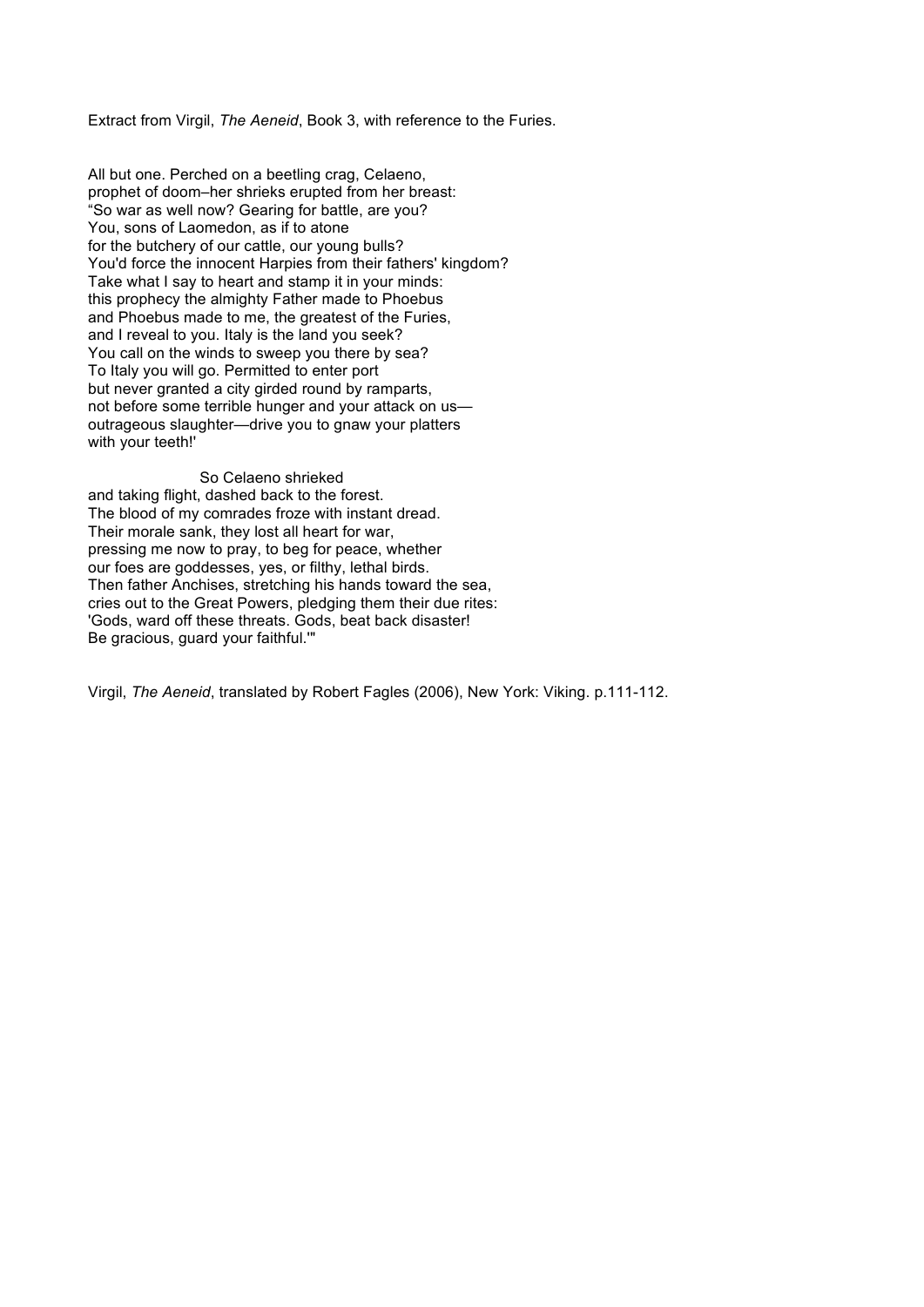Extract from Virgil, *The Aeneid*, Book 6, with reference to the Furies.

… Aeneas suddenly glances back and beneath a cliff to the left he sees an enormous fortress ringed with triple walls and raging around it all, a blazing flood of lava, Tartarus' River of Fire, whirling thunderous boulders. Before it rears a giant gate, its columns solid adamant, so no power of man, not even the gods themselves can root it out in war. An iron tower looms on high where Tisiphone, crouching with bloody shroud girt up. never sleeping, keeps her watch at the entrance night and day. Groans resound from the depths, the savage crack of the lash, the grating creak of iron, the clank of dragging chains. And Aeneas froze there, terrified, taking in the din: "What are the crimes, what kinds? Tell me, Sibyl, what are the punishments, why this scouring? Why such wailing echoing in the air?

Virgil, *The Aeneid*, translated by Robert Fagles (2006), New York: Viking. p.200-201.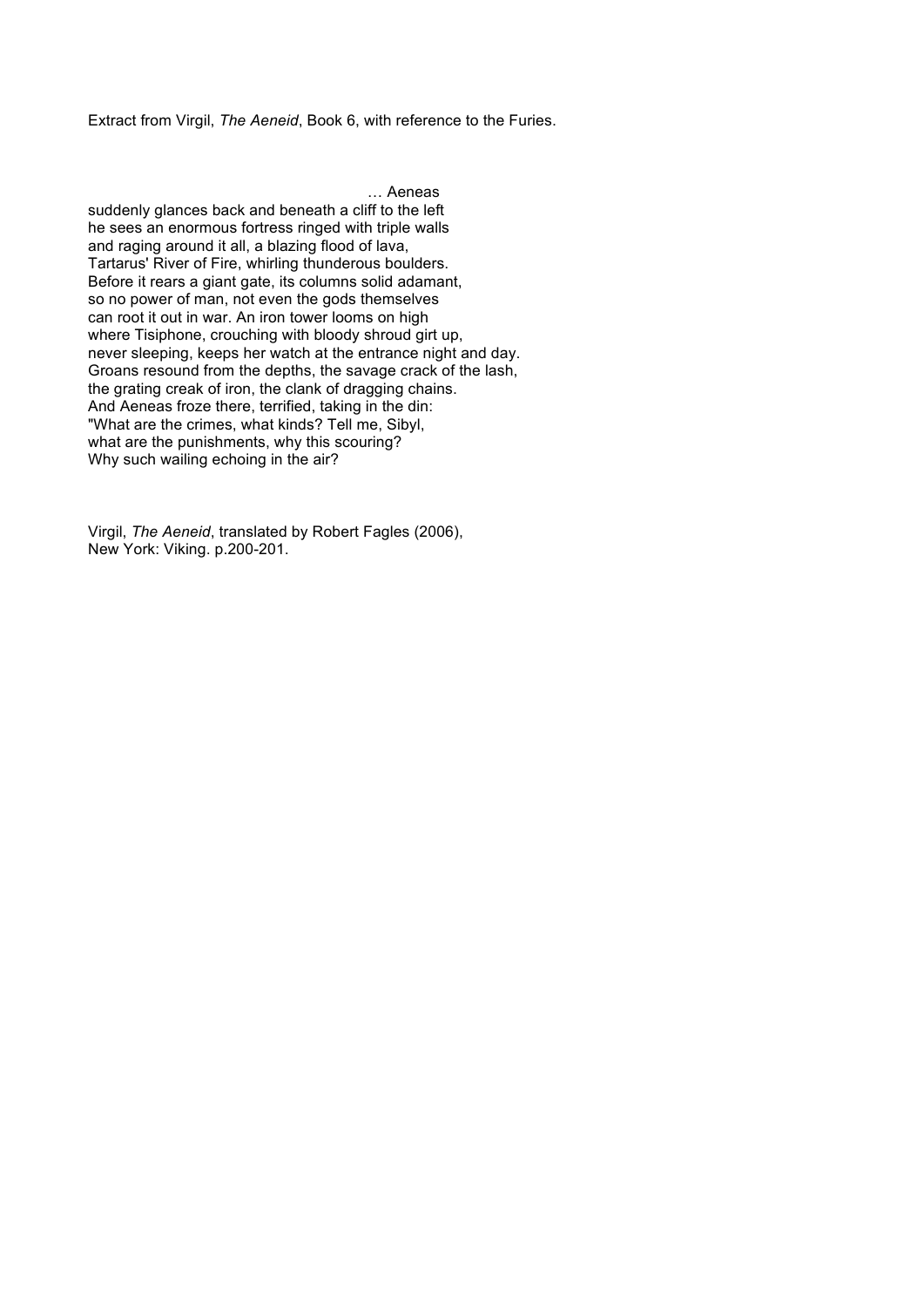Extract from Virgil, *The Aeneid*, Book 7, with reference to the Furies.

…

the terrible goddess swooped down to the earth and stirred Allecto, mother of sorrows, up from her den where nightmare Furies lurk in hellish darkness. Allecto—a joy to her heart, the griefs of war, rage, and murderous plots, and grisly crimes. Even her father, Pluto, loathes the monster, even her own infernal sisters loathe her since she shifts into so many forms, their shapes so fierce, the black snakes of her hair that coil so thickly. Juno whips her on with a challenge like a lash: "Do me this service, virgin daughter of Night, a labor just for me! Don't let my honor, my fame be torn from its high place, or the sons of Aeneas bring Latinus round with their lures of marriage, besieging Italian soil. You can make brothers bound by love gear up for mutual slaughter, demolish a house with hatred, fill it to the roofs with scourges, funeral torches. You have a thousand names, a thousand deadly arts. Shake them out of your teeming heart, sunder their pact of peace, sow crops of murderous war! Now at a stroke make young men thirst for weapons, demand them, grasp them—now!"

In the next breath, bloated with Gorgon venom, Allecto launches out, first for Latium, King Latinus' lofty halls, and squats down at the quiet threshold of Amata seething with all a woman's anguish, fire and fury over the Trojans just arrived and Turnus' marriage lost. Allecto flings a snake from her black hair at the queen and thrusts it down her breast, the very depths of her heart, and the horror drives her mad to bring the whole house down. It glides between her robes and her smooth breasts but she feels nothing, no shudder of coils, senses nothing at all as the viper breathes its fire through the frenzied queen. The enormous snake becomes the gold choker around hr throat, the raveling end of a headband braiding through her hair, writing over her body.

Virgil, *The Aeneid*, translated by Robert Fagles (2006), New York: Viking. p.224-225.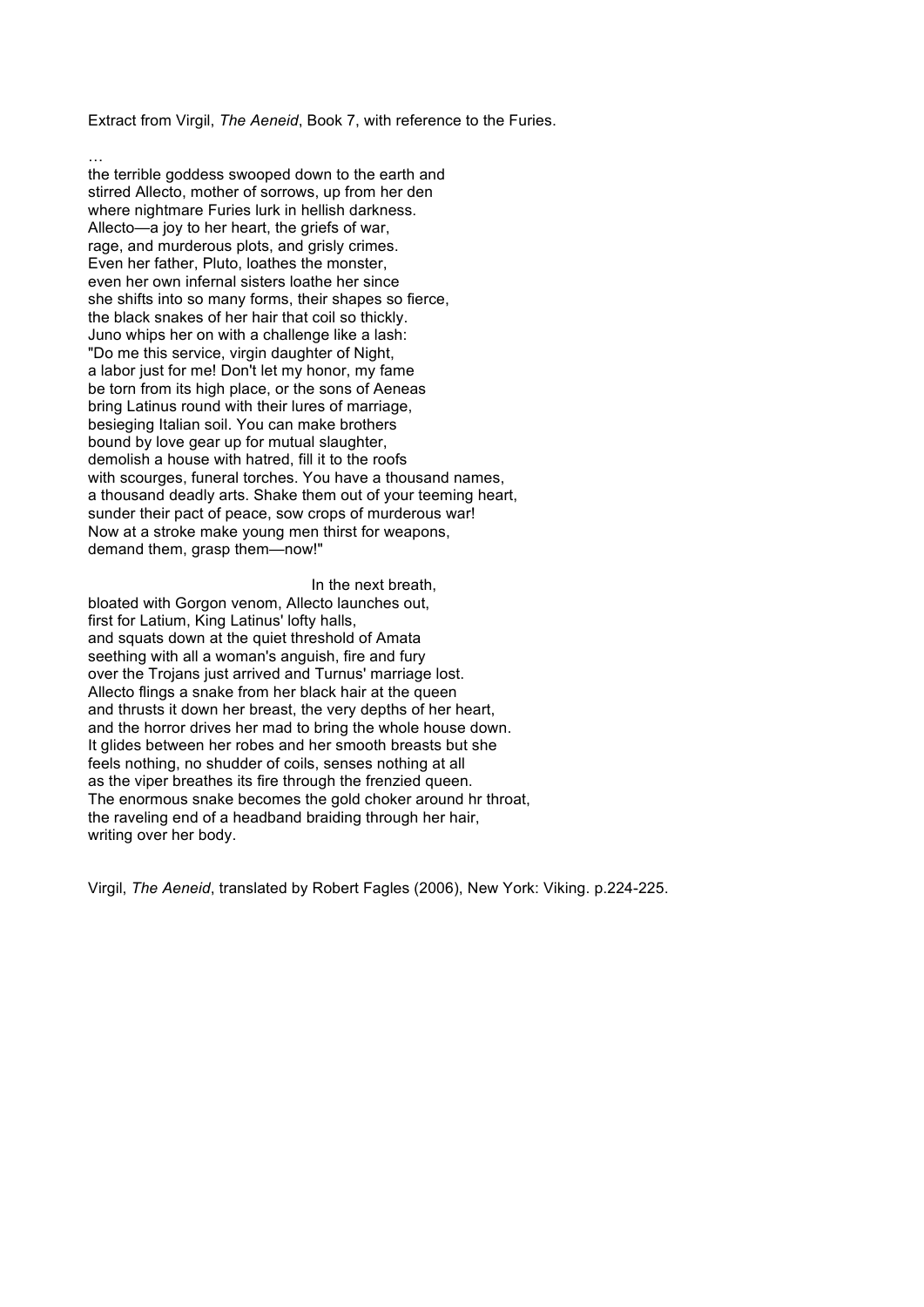Extract from Virgil, *The Aeneid*, Book 12, with reference to the Furies.

His task accomplished,

the Father turned his mind to another matter, set to dismiss Juturna from her brother's battles. They say there are twin Curses called the Furies . . . Night had born them once in the dead of darkness, one and the same spawn, and birthed infernal Megaera, wreathing all their heads with coiled serpents, fitting them out with wings that race the wind. They hover at Jove's throne, crouch at his gates to serve that savage king and whet the fears of afflicted men whenever the king of gods lets loose horrific deaths and plagues or panics towns that deserve the scourge of war. Jove sped one of them down the sky, commanding: "Cross Juturna's path as a wicked omen!"

Down she swoops, hurled to earth by a whirlwind, swift as a darting arrow whipped from a bowstring through the clouds, a shaft armed by a Parthian, tipped with deadly poison, shot by a Parthian or a Cretan archer—well past any cure hissing on unseen through the rushing dark. So raced this daughter of Night and sped to earth. Soon as she spots the Trojan ranks and Turnus' lines she quickly shrinks into that small bird that often, hunched at dusk on deserted tombs and rooftops, sings o its ominous song in shadows late at night. Shrunken so, the demon flutters over and over again in Turnus' face, screeching, drumming his shield with its whirring wings. An eerie numbness unnerved him head to toe with dread, his hackles bristled in horror, voice choked in his throat.

Recognizing the Fury's ruffling wings at a distance, wretched Juturna tears her hair, nails clawing her face, fists beating her breast, and cries to her brother: "How, Turnus, how can your sister help you now? What's left for me now, after all I have endured? What skill do I have to lengthen out your life? How can I fight against this dreadful omen? At last, at last I leave the field of battle. Afraid as I am, now frighten me no more, you obscene birds of night! Too well I know the beat of your wings, the drumbeat of doom. Nor do the proud commands of Jove escape me now, our great, warm-hearted Jove. Are these his wages for taking my virginity? Why did he grant me life eternal—rob me of our one privilege, death? Then, for a fact, I now could end this agony, keep my brother company down among the shades. Doomed to live forever? Without you, my brother, what do I have still mine that's sweet to taste? If only the earth gaped deep enough to take me down, to plunge this goddess into the depths of hell!"

With that, shrouding her head with a gray-green veil and moaning low, down to her own stream's bed the goddess sank away.

All hot pursuit, Aeneas brandishes high his spear, that tree of a spear, and shouts from a savage heart: "More delay! Why now? Still in retreat, Turnus, why?